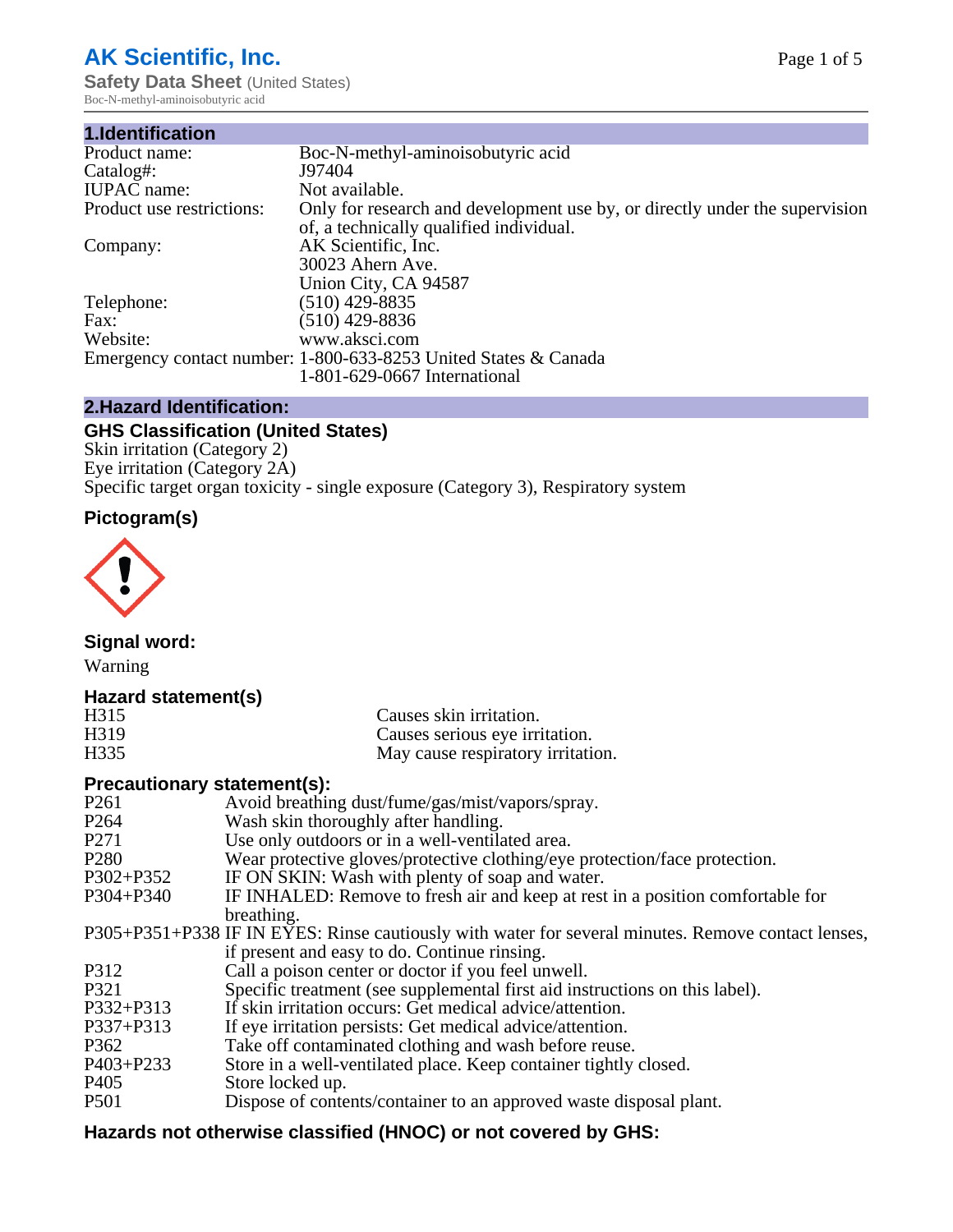#### none

#### **3.Composition/Information on Ingredients**

# Purity: 95%<br>EC: Not

Synonyms:  $N$ ,2-Dimethyl-N-{ $[(2-methyl-2-propany]$ )oxy]carbonyl}alanine CAS#: 146000-39-7 Not available.

#### **4. First Aid Measures**

**General Information:** Immediately remove any clothing contaminated by the product. Move out of dangerous area. Consult a physician and show this safety data sheet.

**Inhalation:** Move person to fresh air. If not breathing, give artificial respiration. If breathing is difficult, give oxygen. Obtain medical aid.

**Skin contact:** Immediately flush skin with running water for at least 15 minutes while removing contaminated clothing and shoes. Wash clothing before reuse. Obtain medical aid immediately. **Eye contact:** Immediately flush open eyes with running water for at least 15 minutes. Obtain medical aid immediately.

**Ingestion:** Do NOT induce vomiting without medical advice. Rinse mouth with water. Never administer anything by mouth to an unconscious person. Obtain medical aid immediately.

**Most important symptoms and effects, both acute and delayed:** No further information available. Please see sections 2 and 11.

**Indication of any immediate medical attention and special treatment needed:** No further information available.

#### **5. Fire Fighting Measures**

**Suitable extinguishing media:** Use water spray, dry chemical, carbon dioxide, or chemical foam. **Specific hazards arising from the chemical:** Carbon oxides, Nitrogen oxides.

**Advice for firefighters:** As in any fire, wear a NIOSH-approved or equivalent, pressure-demand, self-contained breathing apparatus and full protective gear. During a fire, irritating and highly toxic gases may be generated by thermal decomposition or combustion.

#### **6. Accidental Release Measures**

**Personal precautions, protective equipment and emergency procedures:** Wear protective equipment and keep unprotected personnel away. Ensure adequate ventilation. Remove all sources of ignition. Prevent further leak or spill if safe to do so. For personal protective equipment, please refer to section 8.

**Environmental precautions:** Do not let product enter drains, other waterways, or soil.

**Methods and materials for containment and cleaning up:** Prevent further leak or spill if safe to do so. Vacuum, sweep up, or absorb with inert material and place into a suitable disposal container. Consult local regulations for disposal. See section 13 for further disposal information.

#### **7. Handling and Storage**

**Precautions for safe handling:** Avoid contact with skin, eyes, and personal clothing. Wash hands thoroughly after handling. Avoid breathing fumes. Use only with adequate ventilation. Wear suitable protective clothing, gloves, and eye/face protection. Keep away from sources of ignition. Minimize dust generation and accumulation. Keep container tightly closed. Open and handle container with care. Do not eat, drink, or smoke while handling.

**Conditions for safe storage, including any incompatibilities:** Store in a tightly-closed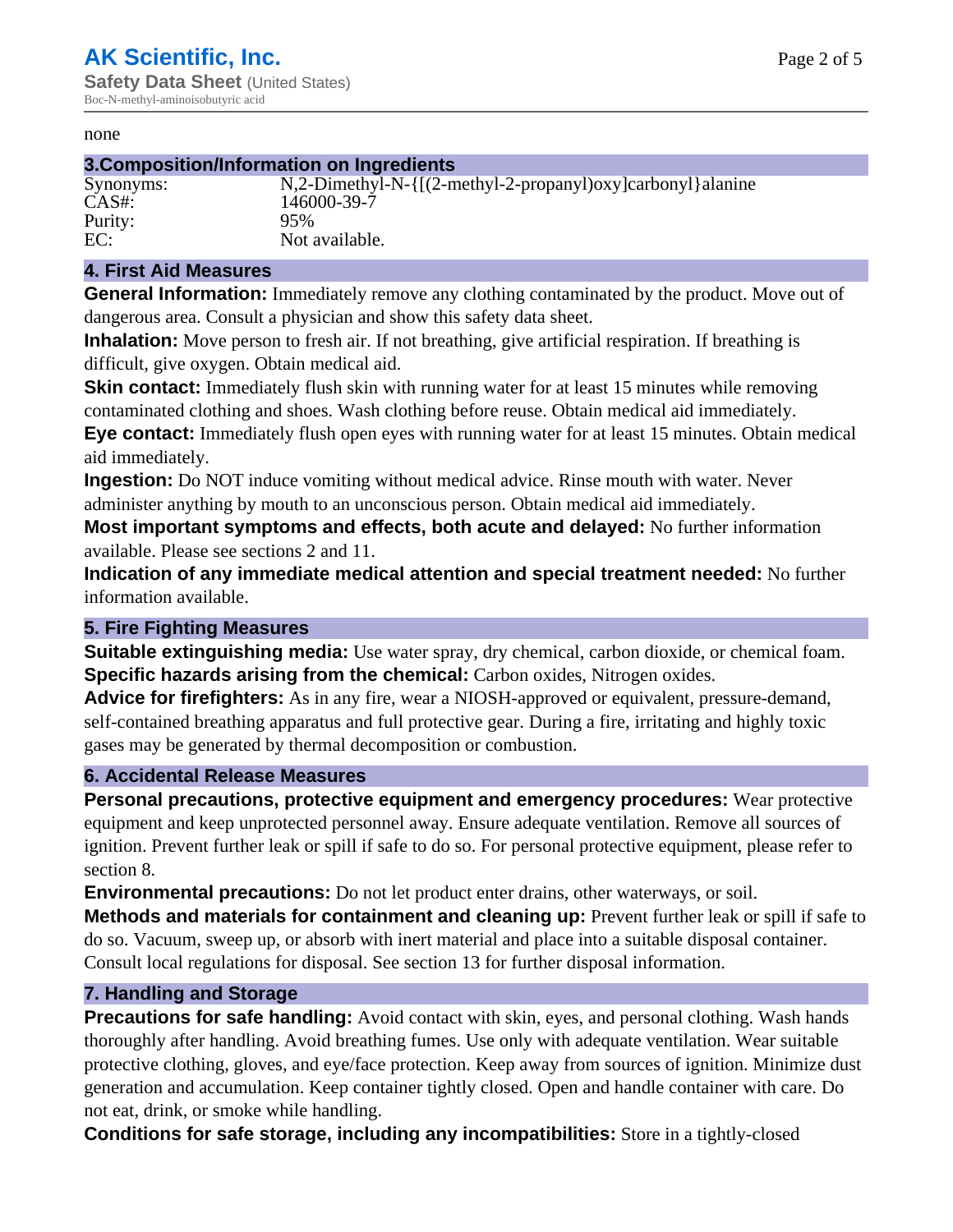container when not in use. Store in a cool, dry, well-ventilated area away from incompatible substances. Keep away from sources of ignition.

#### **8. Exposure Controls/Personal Protection**

#### **Exposure limits:**

| <b>OSHA PEL:</b>  | Not available. |
|-------------------|----------------|
| NIOSH REL:        | Not available. |
| <b>ACGIH TLV:</b> | Not available. |

**Appropriate engineering controls:** Avoid contact with skin, eyes, and clothing. Wash hands before breaks and immediately after handling the product. Facilities storing or utilizing this material should be equipped with an eyewash fountain. Use adequate general and local exhaust ventilation to keep airborne concentrations low.

#### **Personal protection**

| Eyes:        | Based on an evaluation of the eye or face hazards present, wear chemical splash-resistant<br>safety glasses or goggles with side protection. A face shield may be appropriate in some |
|--------------|---------------------------------------------------------------------------------------------------------------------------------------------------------------------------------------|
|              | workplaces. Use eyewear tested and approved under appropriate government standards<br>such as OSHA 29 CFR 1910.133 or EU EN166.                                                       |
| Hands:       | Wear gloves selected based on an evaluation of the possible hazards to hands and skin,                                                                                                |
|              | the duration of use, the physical conditions of the workplace, and the chemical resistance                                                                                            |
|              | and physical properties of the glove material.                                                                                                                                        |
|              | Skin and body: Protective clothing must be selected based on the hazards present in the workplace, the                                                                                |
|              | physical environment, the duration of exposure, and other factors. No fabric can provide                                                                                              |
|              | protection against all potential hazards; therefore it is important to select the appropriate                                                                                         |
|              | protective clothing for each specific hazard. At the minimum, wear a laboratory coat and                                                                                              |
|              | close-toed footwear.                                                                                                                                                                  |
| Respiratory: | Respirators are not a substitute for accepted engineering control measures such as<br>enclosure or confinement of the operation, general and local ventilation, and substitution      |
|              | of less toxic materials. When respiratory personal protective equipment is appropriate                                                                                                |
|              |                                                                                                                                                                                       |
|              | based on an assessment of respiratory hazards in the workplace, use a NIOSH- or                                                                                                       |
|              | CEN-certified respirator.                                                                                                                                                             |

| 9. Physical and Chemical Properties |                       |  |  |
|-------------------------------------|-----------------------|--|--|
| <b>Physical State:</b>              | White crystals        |  |  |
| Molecular Formula:                  | C10H19NO4             |  |  |
| Molecular Weight:                   | 217.26                |  |  |
| Odor:                               | Not available.        |  |  |
| pH:                                 | Not available.        |  |  |
| <b>Boiling Point Range:</b>         | Not available.        |  |  |
| Freezing/Melting Point:             | $154 - 158$ °C        |  |  |
| <b>Flash Point:</b>                 | Not available.        |  |  |
| <b>Evaporation Rate:</b>            | Not available.        |  |  |
| Flammability(solid,gas):            | Please see section 2. |  |  |
| <b>Explosive limits:</b>            | Not available.        |  |  |
| Vapor Pressure:                     | Not available.        |  |  |
| Vapor Density:                      | Not available.        |  |  |
| Solubility:                         | Not available.        |  |  |
| <b>Relative Density:</b>            | Not available.        |  |  |
| Refractive Index:                   | Not available.        |  |  |
| Volatility:                         | Not available.        |  |  |
| <b>Auto-ignition Temperature:</b>   | Not available.        |  |  |
| <b>Decomposition Temperature:</b>   | Not available.        |  |  |
| <b>Partition Coefficient:</b>       | Not available.        |  |  |

## **10. Stability and Reactivity**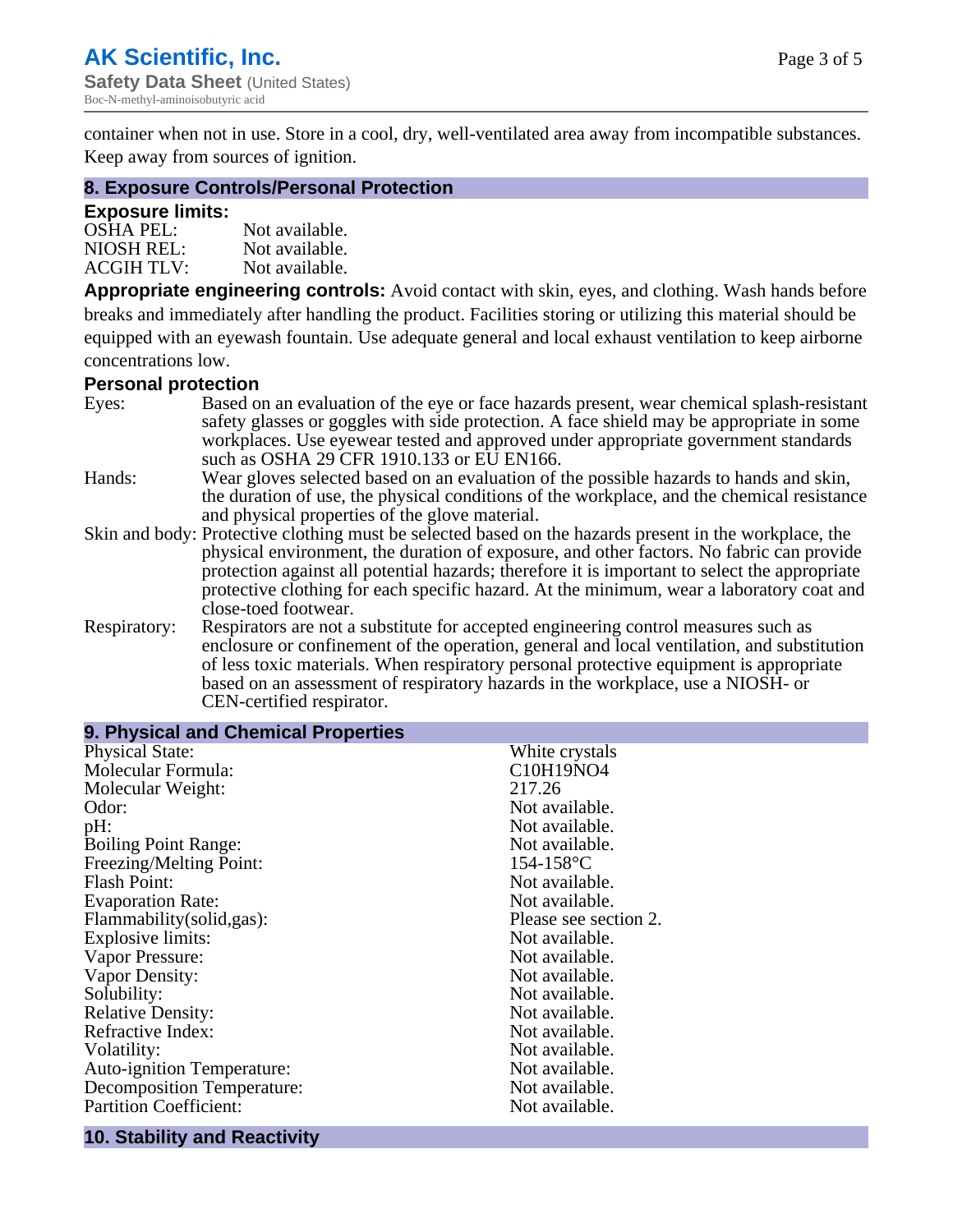| Reactivity:                         | Not available.                                       |
|-------------------------------------|------------------------------------------------------|
| Chemical stability:                 | Stable under recommended temperatures and pressures. |
| Possibility of hazardous reactions: | Not available.                                       |
| Conditions to avoid:                | Dust generation.                                     |
| Incompatible materials:             | Strong oxidizing agents.                             |
| Hazardous decomposition products:   | Carbon oxides, Nitrogen oxides.                      |
|                                     |                                                      |

#### **11. Toxicological Information**

| RTECS#                                         | Not available.                                      |
|------------------------------------------------|-----------------------------------------------------|
| Acute toxicity:                                | Not available.                                      |
| Routes of exposure:                            | Inhalation, eye contact, skin contact, ingestion.   |
| Symptoms related to the physical, chemical and | Skin contact may result in inflammation             |
| toxicological characteristics:                 | characterized by itching, scaling, reddening,       |
|                                                | blistering, pain or dryness. Eye contact may result |
|                                                | in redness, pain or severe eye damage. Inhalation   |
|                                                | may cause irritation of the lungs and respiratory   |
|                                                | system. Overexposure may result in serious illness  |

or death.

#### **Carcinogenicity**

| IARC: | Not classified.                                                                                       |
|-------|-------------------------------------------------------------------------------------------------------|
| NTP:  | Not listed.                                                                                           |
| OSHA: | Not listed.                                                                                           |
|       | Acute toxic effects: Inflammation of the eye is characterized by redness, watering, and itching. Skin |
|       | inflammation is characterized by itching, scaling, reddening, or, occasionally,                       |
|       | blistering.                                                                                           |

| <b>12. Ecological Information</b> |                |  |
|-----------------------------------|----------------|--|
| Ecotoxicity:                      | Not available. |  |
| Persistence and degradability:    | Not available. |  |
| Bioaccumulative potential:        | Not available. |  |
| Mobility in soil:                 | Not available. |  |
| Other adverse effects:            | Not available. |  |
|                                   |                |  |

#### **13. Disposal Considerations**

Disposal of waste: Chemical waste generators must determine whether a discarded chemical is classified as hazardous waste. US EPA guidelines for the classification determination are listed in 40 CFR 261.3. Additionally, waste generators must consult state and local hazardous waste regulations to ensure complete and accurate classification. Observe all federal, state and local regulations when disposing of the substance.

Disposal of packaging: Do not reuse containers. Dispose of as unused product.

| <b>14. Transportation Information</b> |                |
|---------------------------------------|----------------|
| <b>DOT (United States)</b>            |                |
| UN number:                            | Not hazmat     |
| Proper shipping name:                 | Not available. |
| Transport hazard class:               | Not available. |
| Packing group:                        | Not available. |
| <b>IATA</b>                           |                |
| <b>UN Number:</b>                     | Not DG         |
| Proper shipping name:                 | Not available. |
| Transport hazard class:               | Not available. |
| Packing group:                        | Not available. |